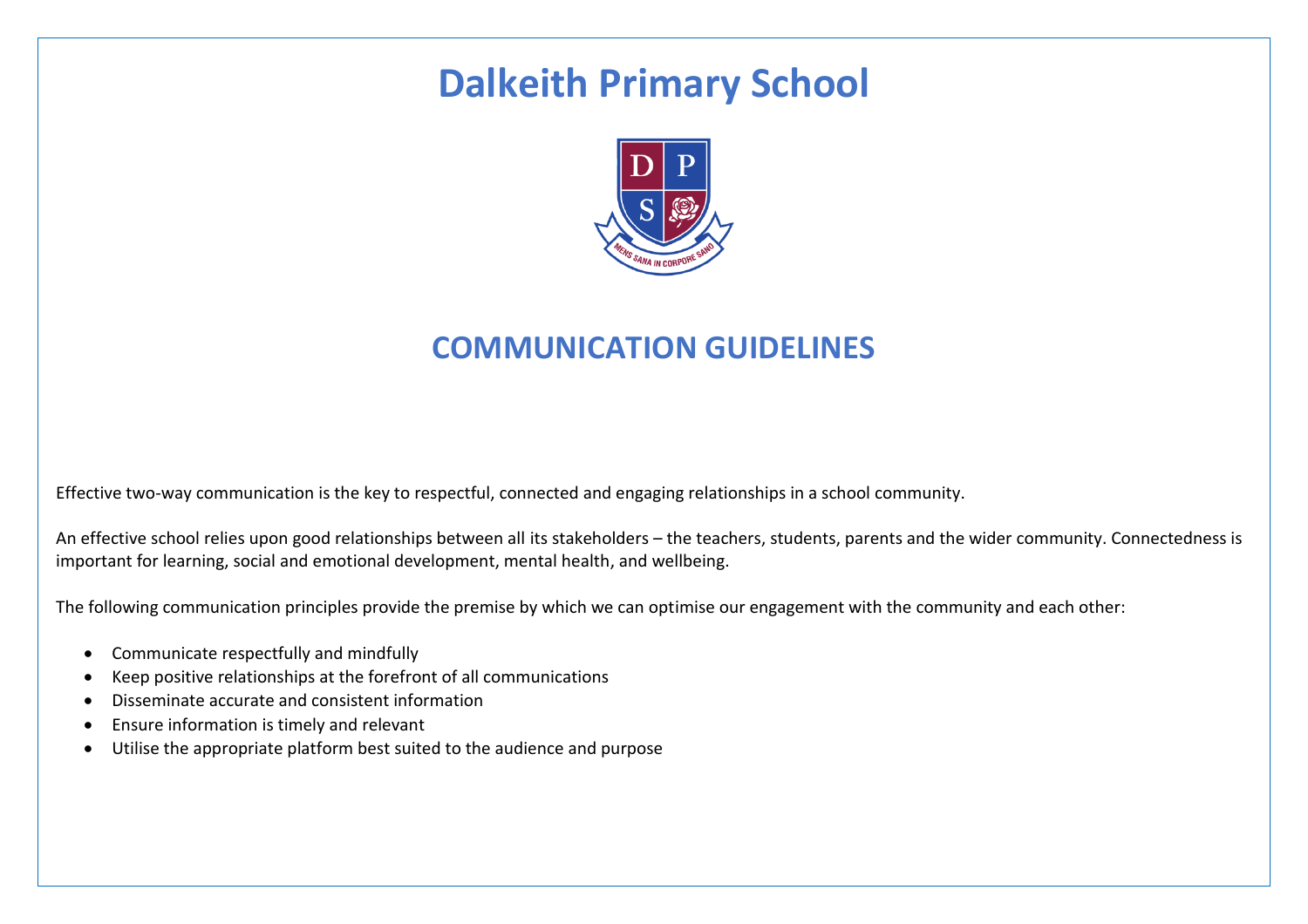#### **BETWEEN TEACHERS AND PARENTS**

| <b>Purpose of Communication</b>                                  | <b>Platform</b>                                                                | <b>Protocols</b>                                                                                                                          |
|------------------------------------------------------------------|--------------------------------------------------------------------------------|-------------------------------------------------------------------------------------------------------------------------------------------|
| Student issues or concerns (progress,<br>achievement, behaviour) | Email to notify concern or request an update<br>Arrange a face to face meeting | <b>Teachers:</b><br>Respond to parent emails promptly and in a considered way<br>e.g short to the point friendly request for an interview |
|                                                                  |                                                                                | Teachers refrain from writing detailed emails on issues that should be<br>addressed face to face                                          |
|                                                                  |                                                                                | Organise meetings via phone call or email                                                                                                 |
|                                                                  |                                                                                | Forward and CC serious concerns to Principal                                                                                              |
|                                                                  |                                                                                | Parents:                                                                                                                                  |
|                                                                  |                                                                                | Notify teacher in a timely manner and be specific about the issue or concern                                                              |
|                                                                  |                                                                                | Be respectful of time of day as teachers are unable to provide<br>comprehensive responses at the door before school                       |
|                                                                  |                                                                                | Copy in the Principal where there are more serious issues                                                                                 |
| <b>Incidental Updates</b>                                        | Face to face at classroom door                                                 | Subject to any COVID 19 restrictions, teachers are able to re-introduce an<br>'open door' policy                                          |
| Classroom Updates                                                | Whiteboard outside classrooms                                                  | Teachers ensure communications contain all necessary information                                                                          |
|                                                                  | Compass<br>Email<br>Whiteboard outside classrooms                              | regarding upcoming events, homework, what students may need to bring                                                                      |
|                                                                  |                                                                                | Teachers check emails daily and respond in a timely manner                                                                                |
|                                                                  |                                                                                | Teachers create email distribution groups for efficient mail outs                                                                         |
|                                                                  |                                                                                | Parent Class Reps can follow up with reminders but teachers remain<br>responsible in the first instance                                   |
| Inform parents of class events and<br>operational matters        | <b>Class Parent Meetings</b>                                                   | Held in term 1, and as needed e.g. school camps                                                                                           |
| Homework                                                         | Homework diaries                                                               | Teachers can send updates out via email or compass if homework<br>requirements are different to the usual routine                         |
|                                                                  |                                                                                | Parents to check their student's diaries                                                                                                  |
| Events<br>Excursions/Incursions                                  | Compass Event                                                                  | Ensure notification regarding class events are sent at least one week before<br>the event                                                 |
| <b>Special Assemblies</b>                                        | Email                                                                          |                                                                                                                                           |
|                                                                  | Whiteboard outside classrooms                                                  |                                                                                                                                           |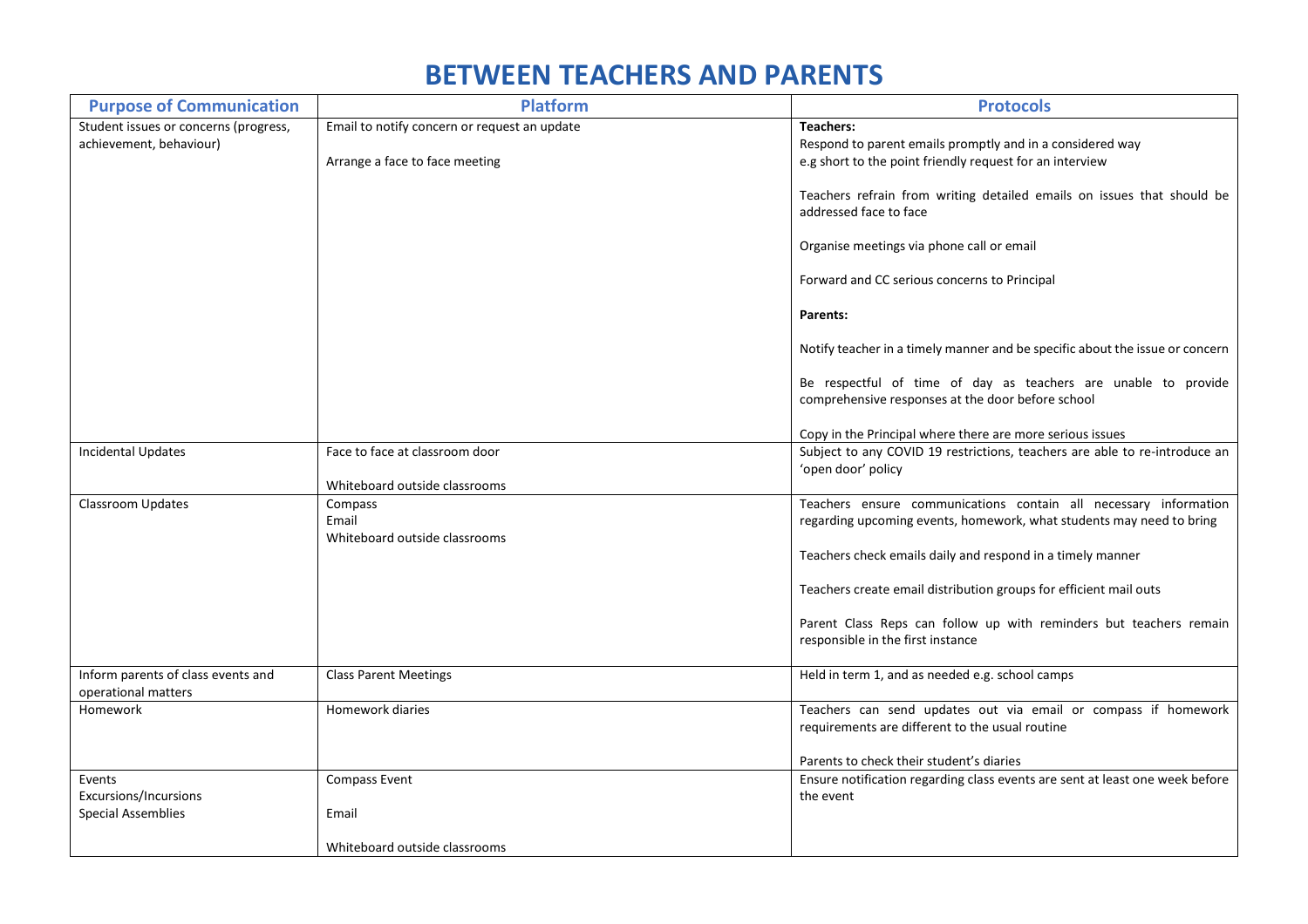| Commendations                                        | Compass Chronicle                                                                |                                                                                                                 |
|------------------------------------------------------|----------------------------------------------------------------------------------|-----------------------------------------------------------------------------------------------------------------|
|                                                      | Phone/Email                                                                      |                                                                                                                 |
|                                                      |                                                                                  |                                                                                                                 |
| Online Learning - in the event of a                  | See Saw                                                                          | Upskill staff on See Saw as needed                                                                              |
| Lockdown - provide lessons, feedback<br>and check in | Zoom                                                                             | Teachers to be mindful of sharing student work publicly                                                         |
|                                                      |                                                                                  |                                                                                                                 |
|                                                      | Email                                                                            | Online learning packages and face-to-face teaching sessions as per DPS<br>Lockdown Policy (see separate policy) |
|                                                      |                                                                                  | One Zoom session per day per class Weekly wellbeing check in and give<br>feedback for each student              |
| Parent Class Reps:                                   | Face-to face                                                                     | Social online communication guidelines as communicated to Class Reps                                            |
| Disseminate general messages from                    |                                                                                  |                                                                                                                 |
| teacher, Admin and P&C                               | Email                                                                            | Class Reps regularly check in with teachers to ensure up to date information                                    |
| Coordinate social events for the class or            |                                                                                  | is available for dissemination                                                                                  |
| year group<br>Announcing and welcoming new           | WhatsApp                                                                         | Teachers are responsible for communicating in the first instance                                                |
| students                                             |                                                                                  |                                                                                                                 |
|                                                      |                                                                                  | Strongly suggested that teachers don't join any WhatsApp group                                                  |
| Inform (absence)                                     | Email to front office staff and cc in teachers                                   | Teachers do not provide school work for students going on vacation leave<br>during the school term.             |
|                                                      | Parents enter absence on Compass                                                 |                                                                                                                 |
|                                                      | Face to face meeting with teacher (if prolonged absence needed)                  |                                                                                                                 |
|                                                      | Formal email to principal to request approval if vacation leave is during school |                                                                                                                 |
|                                                      | term                                                                             |                                                                                                                 |
| Inform (student progress)                            | Parent Teacher interviews in Term 1                                              |                                                                                                                 |
|                                                      | Arrange an interview at other times                                              |                                                                                                                 |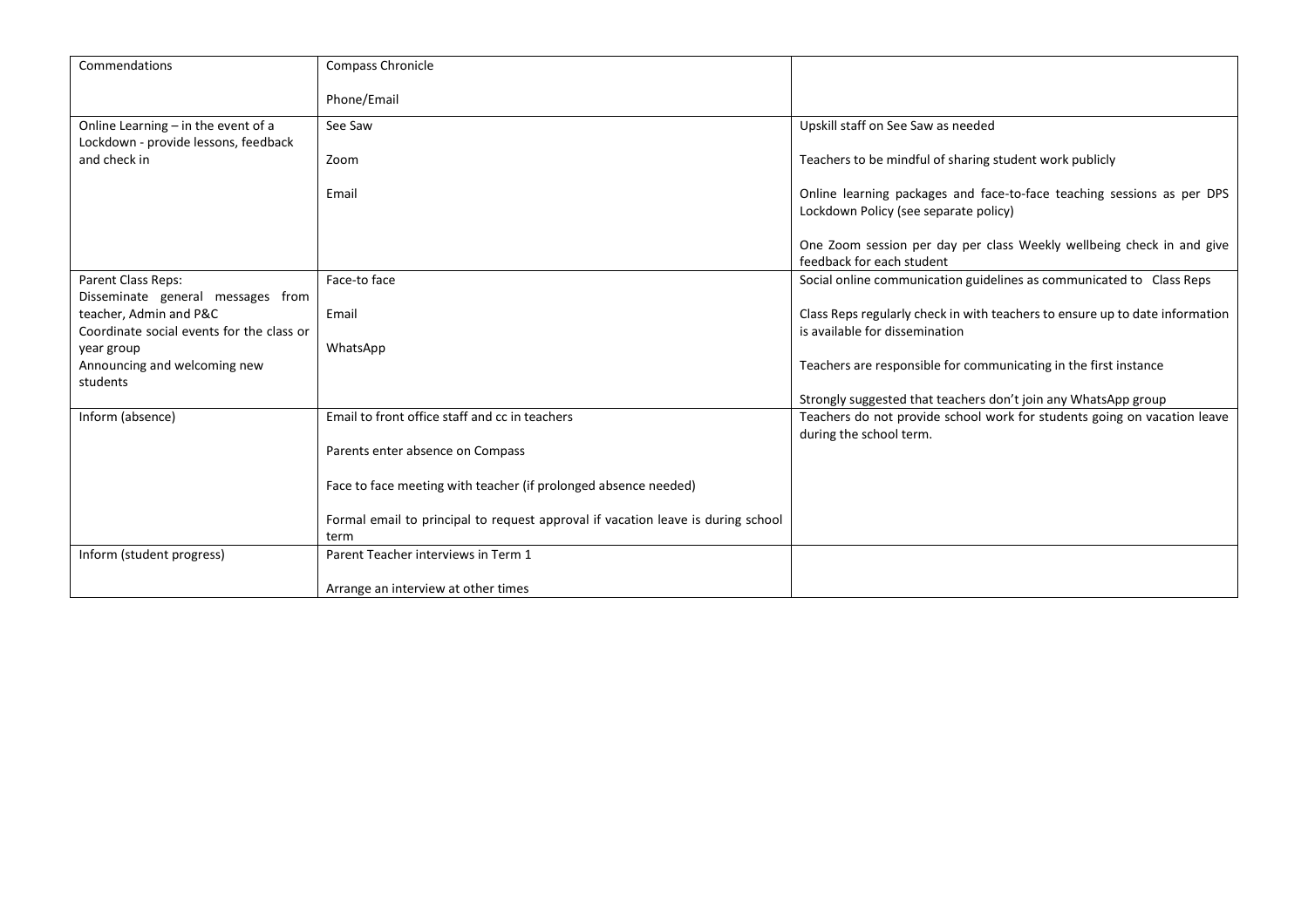### **BETWEEN ADMIN AND COMMUNITY**

| <b>Purpose of Communication</b> | <b>Platform</b>                                                                                | <b>Protocols</b>                                                                                             |
|---------------------------------|------------------------------------------------------------------------------------------------|--------------------------------------------------------------------------------------------------------------|
| Inform and promote              | School Website, including:<br>Calendar<br>$\bullet$                                            | All digital communications to be mindful of communication principles                                         |
|                                 | Upcoming events 2 weeks in advance<br>$\bullet$<br>Newsletters -most recent first<br>$\bullet$ | Photo permissions must be secured and be timely and relevant                                                 |
|                                 | Link to photos (in newsletter)<br>$\bullet$                                                    |                                                                                                              |
|                                 | Policy updates as they become available                                                        |                                                                                                              |
|                                 | Staff names and photos<br>٠                                                                    |                                                                                                              |
| Inform and promote              | Newsletter                                                                                     | Advertisements that aren't school based not to be included                                                   |
| Inform                          | Email                                                                                          | All digital communications to be mindful of communication principles                                         |
|                                 |                                                                                                | Create email distribution groups for efficient mail outs                                                     |
| Inform                          | Compass notifications, including:                                                              | Ensure BCC other parent email addresses<br>Admin team to provide support for Compass e.g. video tutorial and |
|                                 | Whole school community notifications<br>$\bullet$                                              | workshops                                                                                                    |
|                                 | News feeds to specific parent groups<br>$\bullet$                                              |                                                                                                              |
|                                 | Events and links to online work packages<br>$\bullet$                                          | Provide information in parent handbook and school website                                                    |
|                                 | Chronicle<br>$\bullet$                                                                         |                                                                                                              |
|                                 | 'This Week at a Glance'<br>$\bullet$                                                           |                                                                                                              |
| Inform and promote              | Facebook and Twitter posts                                                                     | Communicate good news stories and celebrations                                                               |
|                                 |                                                                                                | Photo permissions must be secured and be timely and relevant                                                 |
| Inform                          | Parent information booklets                                                                    |                                                                                                              |
| Inform and participate          | School Board, including:                                                                       | Adequate notice must be given for meetings and items needing a response                                      |
|                                 | <b>Meetings</b><br>$\bullet$                                                                   | Minutes need to be taken and distributed where necessary                                                     |
|                                 | AGM in term 4<br>$\bullet$                                                                     | Agreed actions must be followed up in a timely manner                                                        |
|                                 | <b>Business plan</b>                                                                           |                                                                                                              |
|                                 | Annual report<br>$\bullet$                                                                     |                                                                                                              |
|                                 | School policies<br>$\bullet$                                                                   |                                                                                                              |
| Request                         | Email to the School Principal<br>Student withdrawal for private tuition<br>$\bullet$           |                                                                                                              |
|                                 | Vacation leave during school term<br>$\bullet$                                                 |                                                                                                              |
|                                 | Permission to use school facilities<br>$\bullet$                                               |                                                                                                              |
| Inform and participate          | P&C, including:                                                                                | Adequate notice must be given for meetings and items needing a response                                      |
|                                 | <b>Meetings</b><br>$\bullet$                                                                   | Minutes need to be taken and distributed where necessary                                                     |
|                                 | Welcome events<br>$\bullet$                                                                    | Agreed actions must be followed up in a timely manner                                                        |
|                                 | <b>Fundraising activities</b><br>$\bullet$                                                     |                                                                                                              |
| Inform and participate          | <b>Class Parent Rep meetings</b>                                                               | Held once a term with Principal                                                                              |
|                                 |                                                                                                |                                                                                                              |
| Inform and participate          | Parent forums and workshops, including                                                         | Adequate notice must be given for meetings and items needing a response                                      |
|                                 | Guest speakers<br><b>Transition talks</b><br>$\bullet$                                         |                                                                                                              |
|                                 |                                                                                                |                                                                                                              |